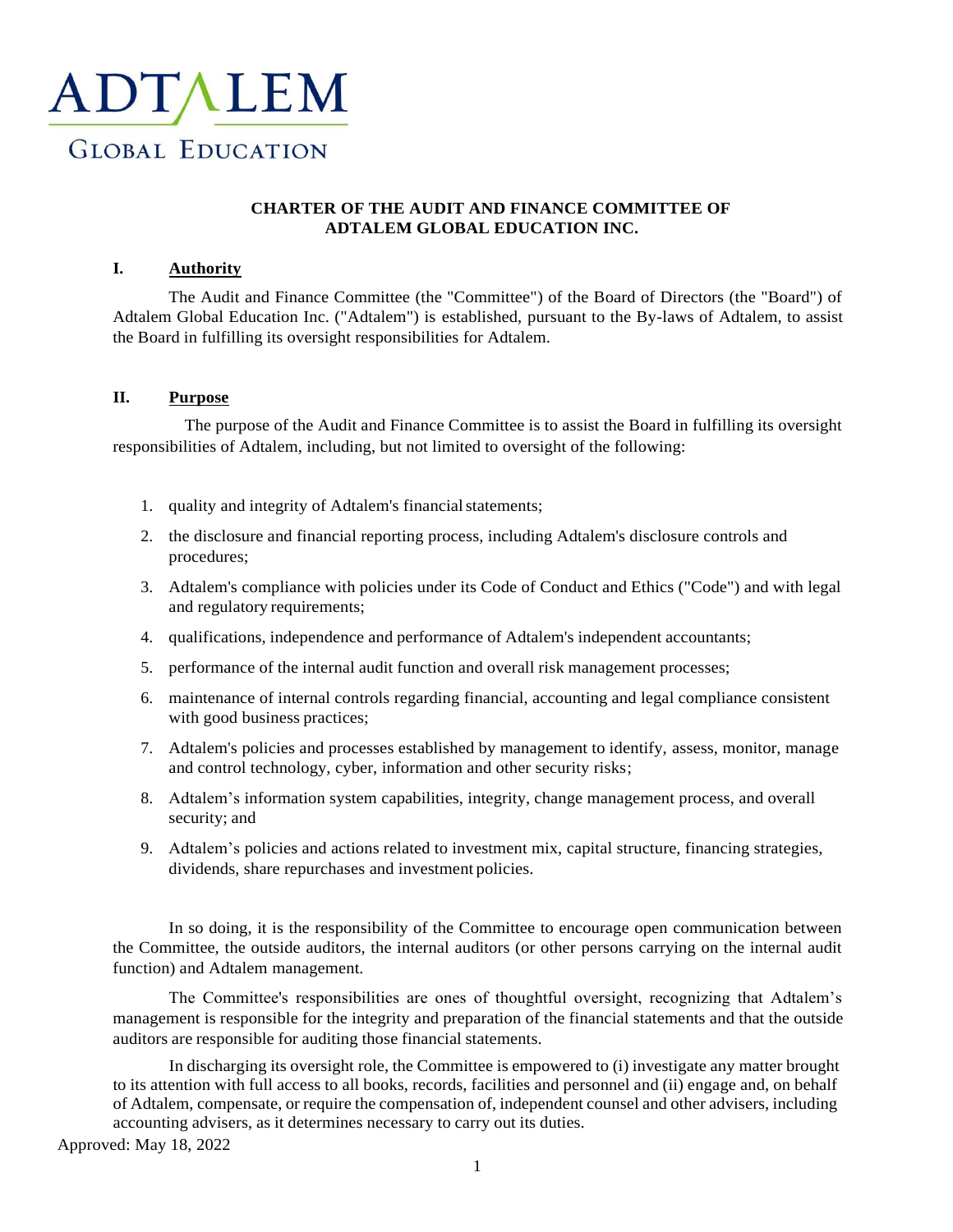#### **III.** Membership

The Committee shall be comprised of not less than three members of the Board. The Nominating and Governance Committee shall recommend nominees for appointment to the Committee annually and as vacancies or newly created positions occur. Committee members shall be appointed by the Board and may be removed by the Board at any time. The Nominating and Governance Committee shall recommend to the Board, and the Board shall designate, the Chair of the Committee. Members of the Committee shall serve for one year or until their successors are duly elected and qualified.

Each member of the Committee shall be independent in accordance with the rules of the Securities and Exchange Commission (the "SEC"), New York Stock Exchange (the "NYSE") and any other regulatory body having jurisdiction over Adtalem's financial reporting. All members shall be financially literate in accordance with the rules of the NYSE. At least one member of the Committee shall be an "audit committee financial expert" as such term is defined in Item  $407(d)$  of Regulation S-K. In addition, no member of the Committee may serve on the audit committee of more than three public companies, including Adtalem, unless the Board determines that such simultaneous service will not impair the ability of such member to effectively serve on the Committee.

# **IV. Responsibilities**

The duties and responsibilities of a member of the Committee contained herein shall be in addition to those required for a member of the Board.

The primary general responsibility of the Committee is to oversee Adtalem's financial reporting process on behalf of the Board and report the results of its activities to the Board. While the Committee has the responsibilities and powers set forth in this charter, it is not the duty of the Committee to plan or conduct audits or to determine that the financial statements are complete and accurate and are in accordance with generally accepted accounting principles ("GAAP") and requirements of law. Management is responsible for the preparation, presentation and integrity of the financial statements, and for the appropriateness and legality of the accounting principles and reporting policies that are used by Adtalem and, along with the internal auditors, for developing and maintaining systems of internal accounting and financial controls. The external auditors are responsible for planning and conducting audits to determine whether the financial statements present fairly, in all material respects, the financial position of Adtalem. The Committee expects the auditors and management to call to their attention any significant accounting, auditing, internal accounting control, regulatory or other related matters that they believe warrant consideration or action.

While the fundamental responsibility for Adtalem's financial statements and disclosures rests with management, as reviewed by the outside auditors, the Committee should require management, internal auditors and outside auditors to inform them of, and should review:

- major issues regarding accounting principles and financial statement presentations, including any significant changes in the selection or application of accounting principles, and major issues as to the adequacy of internal controls and any special audit steps adopted in light of significant deficiencies and material weaknesses;
- analyses prepared by management and/or the independent auditors setting forth significant financial reporting issues and judgments made in connection with the preparation of the financial statements, including analyses of the effects of alternative GAAP methods on the financial statements;
- the effect of regulatory and accounting initiatives, as well as off-balance sheet structures, on the financial statements;
- the effect of insider transactions on the financial statements under Section 401 of the Sarbanes-Oxley Act of 2002 ("Sarbanes-Oxley");

Approved: May 18, 2022 • earnings press releases and other reports or written or electronic material (including website posted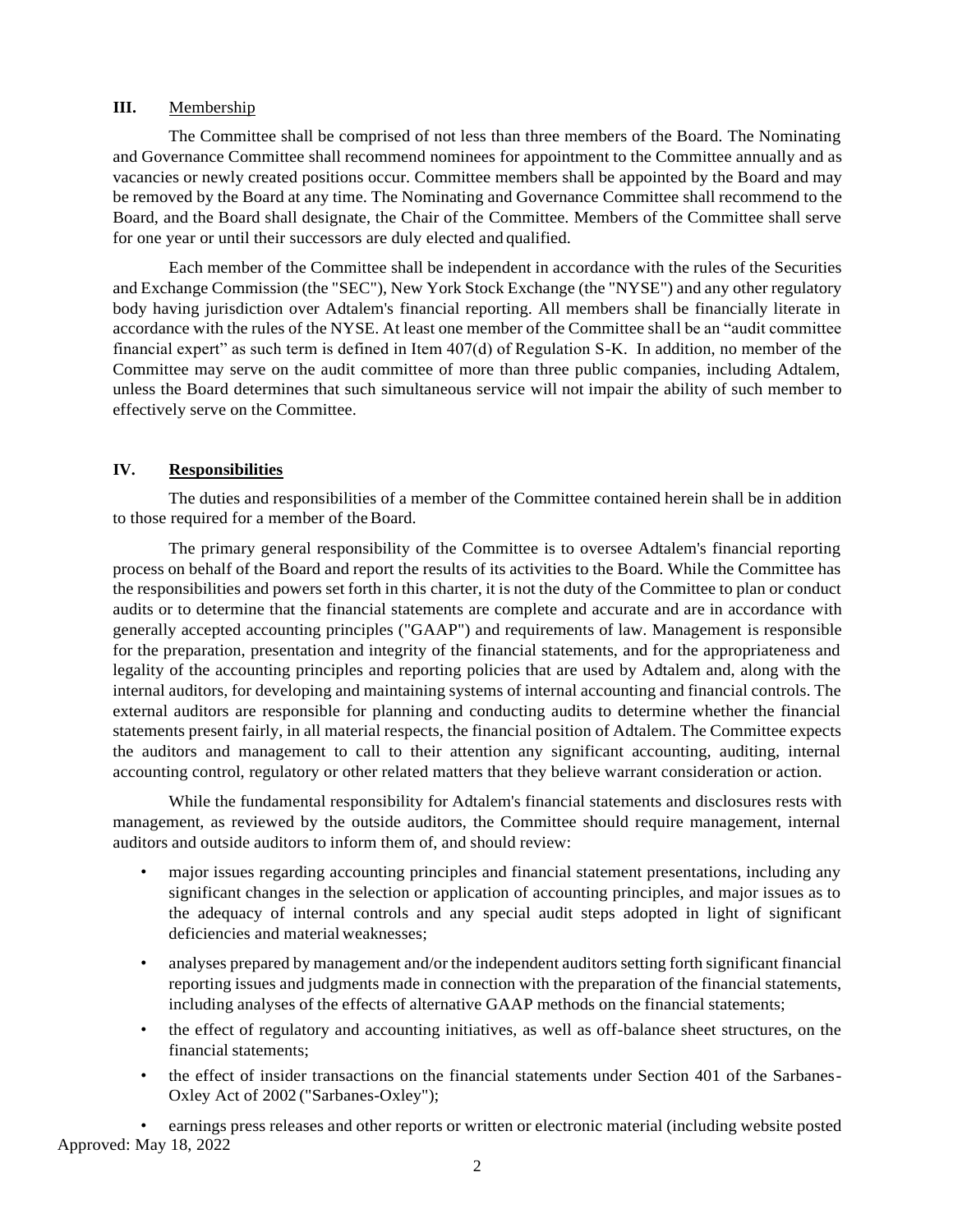material) disclosing "pro forma," or "adjusted" non- GAAP,information;

- communications received from and Adtalem responses to governmental officials and generally reliable published reports, including such communications and responses concerning significant litigation, contingencies and claims against Adtalem, that raise material issues regarding the financial statements or accounting matters; and
- other matters that are quantitatively or qualitatively material to the financial statements; and the risks and exposures relating to the quality of Adtalem's accounting and disclosure practices and the adequacy and effectiveness of its accounting, information technology and financial controls, including Adtalem's enterprise wide risk management, its policies and procedures to assess, monitor and manage exposure to risk and the steps management has taken with respect thereto, and Adtalem's adherence to legal and regulatory requirements and the Code and other compliance programs.

Within the overall general responsibility, the following shall be specific duties and responsibilities of the Committee. These are set forth as a guide with the understanding that the Committee may supplement them as appropriate, but shall have them reviewed and approved annually by the Board.

- 1. Financial Statements
	- Meet to review and discuss with management and the outside auditor the annual audited and quarterly unaudited financial statements prior to their being filed with the SEC, including: (a) an analysis of the outside auditors' judgment as to the quality of Adtalem's accounting principles and judgments made in connection with the preparation of the financial statements, including analyses of the effect of alternative GAAP methods on the financial statements; (b) significant financial reporting issues and judgments made in connection with the preparation of the financial statements, including any significant changes in the selection or application of accounting principles and financial statement presentations; (c) the effect of regulatory and accounting initiatives, as well as off-balance sheet structures, on the financial statements; and (d) Adtalem's specific disclosures under "Management's Discussion and Analysis of Financial Condition and Results of Operations."
	- Receive, review and discuss reports from the outside auditors on: (a) all critical accounting policies and practices to be used; (b) all alternative treatments of financial information within GAAP that have been discussed with management, ramifications of the use of such alternative disclosures and treatments, and the treatment preferred by the outside auditors; (c) any significant consultations – on matters that otherwise are required to be disclosed to the audit committee – made with the external auditor's national office; and (d) other material written communications between the outside auditors and management, such as any management letter, schedule of unadjusted differences, reports on observations and recommendations on internal controls or a listing of adjustments and reclassifications not recorded.
	- Review and discuss with management and the outside auditor information regarding any "second" opinions sought by management from an outside auditor with respect to the accounting treatment of a particular event or transaction.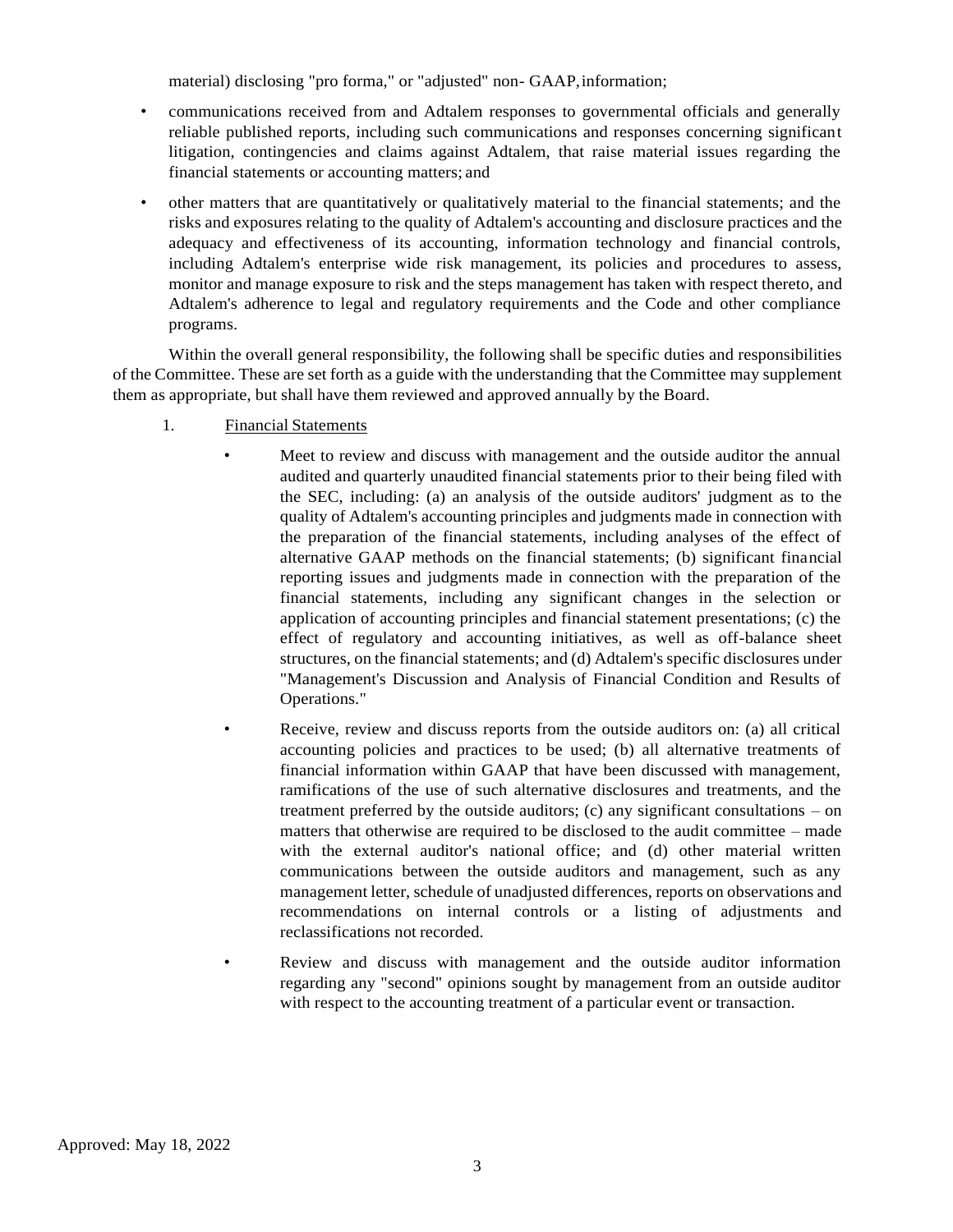- Review, prior to issuance, earnings releases, and review and discuss generally the types of information to be disclosed, and the type of presentations to be made, including the use of "non-GAAP financial measures," in the earnings press releases, as well as financial information and earnings guidance provided to analysts and ratings agencies. The Chair of the Committee may represent the entire Committee for purposes of the review of earnings release and such other information.
- Review and discuss with the CEO and CFO the basis for the certifications to be provided in Adtalem's Form 10-K and Form10-Qs.

# 2. Internal Control Environment

- Review and discuss with the outside auditors, the head of the internal audit department (or other persons responsible for the internal audit function) and management the adequacy and effectiveness of the internal accounting and financial controls, including:
	- o any significant deficiencies in the design or operation of the internal controls;
	- o any material weaknesses in the internal controls;
	- o any special steps adopted in light of any material control deficiencies;
	- o any alleged fraud (whether or not material) that involves management or employees who have a significant role in Adtalem's internal controls; and
	- o the disclosure controls and procedures and management reports thereon.
	- Review management's periodic assessments of the effectiveness of the internal controls over financial reporting and procedures for financial reporting and the outside auditors' assessment of the adequacy of Adtalem's internal controls, as well as management's periodic certifications as to internal controls over financial reporting and related matters, including disclosures to the Committee as to deficiencies or weaknesses in internal controls and procedures for financial reporting or fraud by persons involved therewith.
- Discuss with management, the head of the internal audit department (or other persons responsible for the internal audit function) and the outside auditors the adequacy and effectiveness of the accounting, information technology, and financial controls, including Adtalem's policies and procedures to assess, monitor and manage exposure to risk (business and financial) and the steps management has taken with respect thereto.
- Review, approve and disclose as required all related party transactions in which Adtalem participates and in which any related person has a direct or indirect material interest and the transaction involves or is expected to involve payments of \$120,000 or more in the aggregate per fiscal year.

# 3. Internal Audit

• Oversee and discuss the internal auditing activities and performance, including the appointment, and replacement when appropriate, of the head of Adtalem's internal audit department (or other persons responsible for the internal audit function), the internal audit charter and the budget and staffing for the internal audit

Approved: May 18, 2022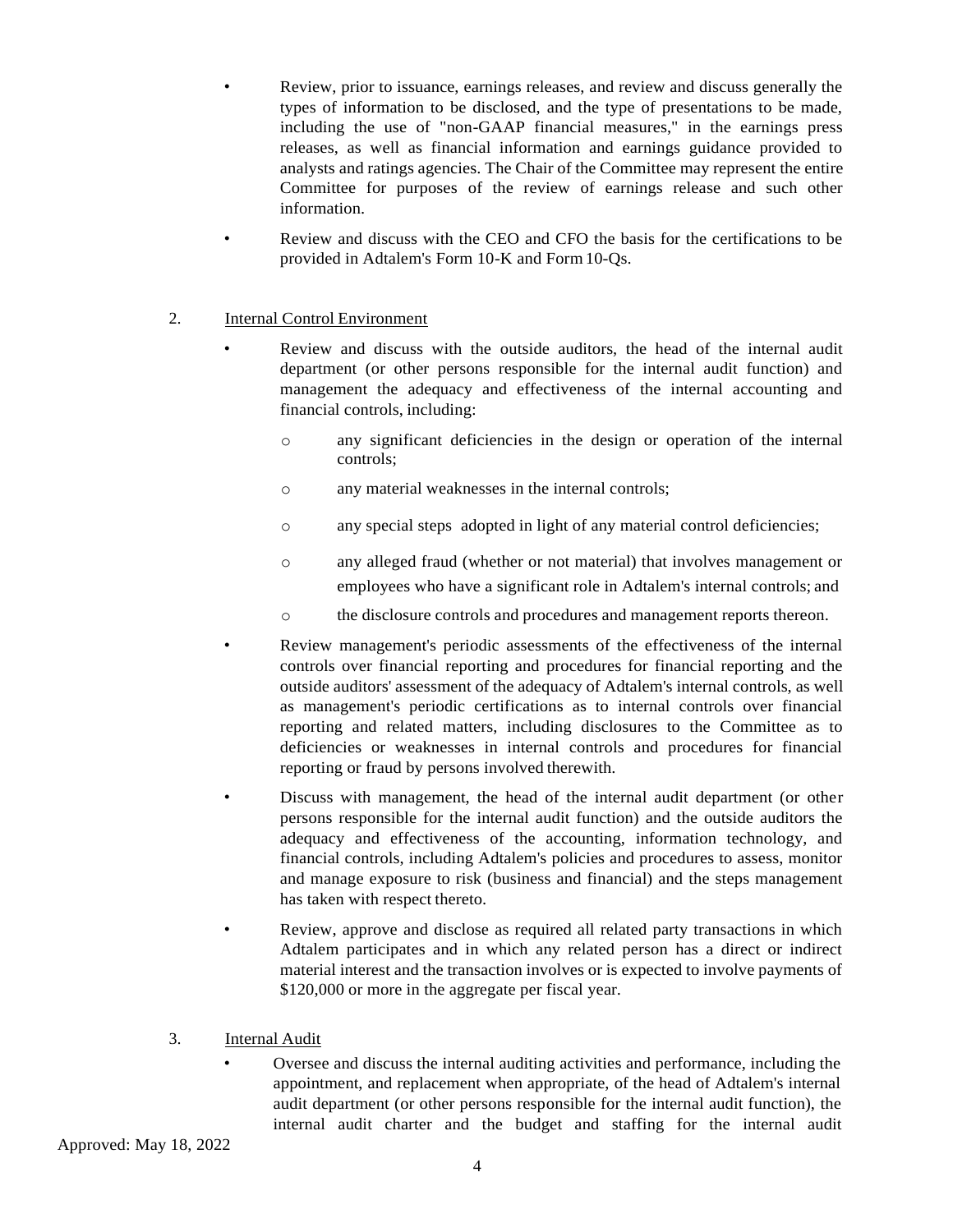department.Review with the head of the internal audit department (or other persons responsible for the internal audit function) the scope of the annual operational audit plan and receive, on a periodic basis, summary audit reports from completed audits, progress reports on the annual audit plan and a status report detailing actions taken, or to be taken, by management to address outstanding issues or findings.

- Review reports of internal audit activity and recommendations.
- Review with the outside auditors the performance and effectiveness of the internal audit function and its role in the internal control environment.

# 4. External Audit

- The Committee shall be directly responsible for, and have sole authority as to, the appointment (subject to shareholder ratification), retention, termination and compensation (on behalf of Adtalem) and oversight of the work of the outside auditors, including resolution of disagreements between management and the auditors regarding accounting matters and financial reporting, all for the purpose of such outside auditors' preparation and issuance of audit reports, periodic reports, attestations, comfort letters and other related work as to the financial statements, financial information and accounting matters. The outside auditors shall report directly to the Committee.
- The Committee shall have sole authority to, and must, pre-approve all audit and non-audit services provided by the outside auditors (including all fees and terms of service but subject to any de minimis exceptions permitted by law for non-audit services, which must, in any event, be approved annually by the Committee prior to completion of the annual audit). The Committee may take any measures that it determines to be appropriate to assure that the independent auditors are not engaged to perform specific non-audit services proscribed by law or regulation. The Committee may delegate pre-approval authority to a member or members of the Committee or to a subcommittee of the Committee. The decisions of any Committee members or subcommittee to whom pre-approval authority is delegated must be presented to the full Committee at its next scheduled meeting.
- At least annually, consider the independence of the outside auditors, including whether the outside auditors' performance of permissible non-audit services is compatible with the auditor's independence, and obtain from the outside auditors a written statement delineating all relationships between the outside auditors and Adtalem and any other relationships that may adversely affect the independence of the auditor. Discuss with the outside auditors any disclosed relationships or services that may impact the objectivity and independence of the outside auditors.
- At least annually, the Committee shall obtain and review a report by the outside auditors describing:
	- o the outside auditing firm's internal quality control procedures
	- o any material issues raised by the most recent internal quality control review or reviews by the Public Company Accounting Oversight Board of the auditing firm, or by any inquiry or investigation by governmental or professional authorities, within the preceding five years, respecting one or more independent audits carried out by the auditing firm and any steps taken to deal with such issues; and
	- o all relationships between the outside auditors and Adtalem (to assess the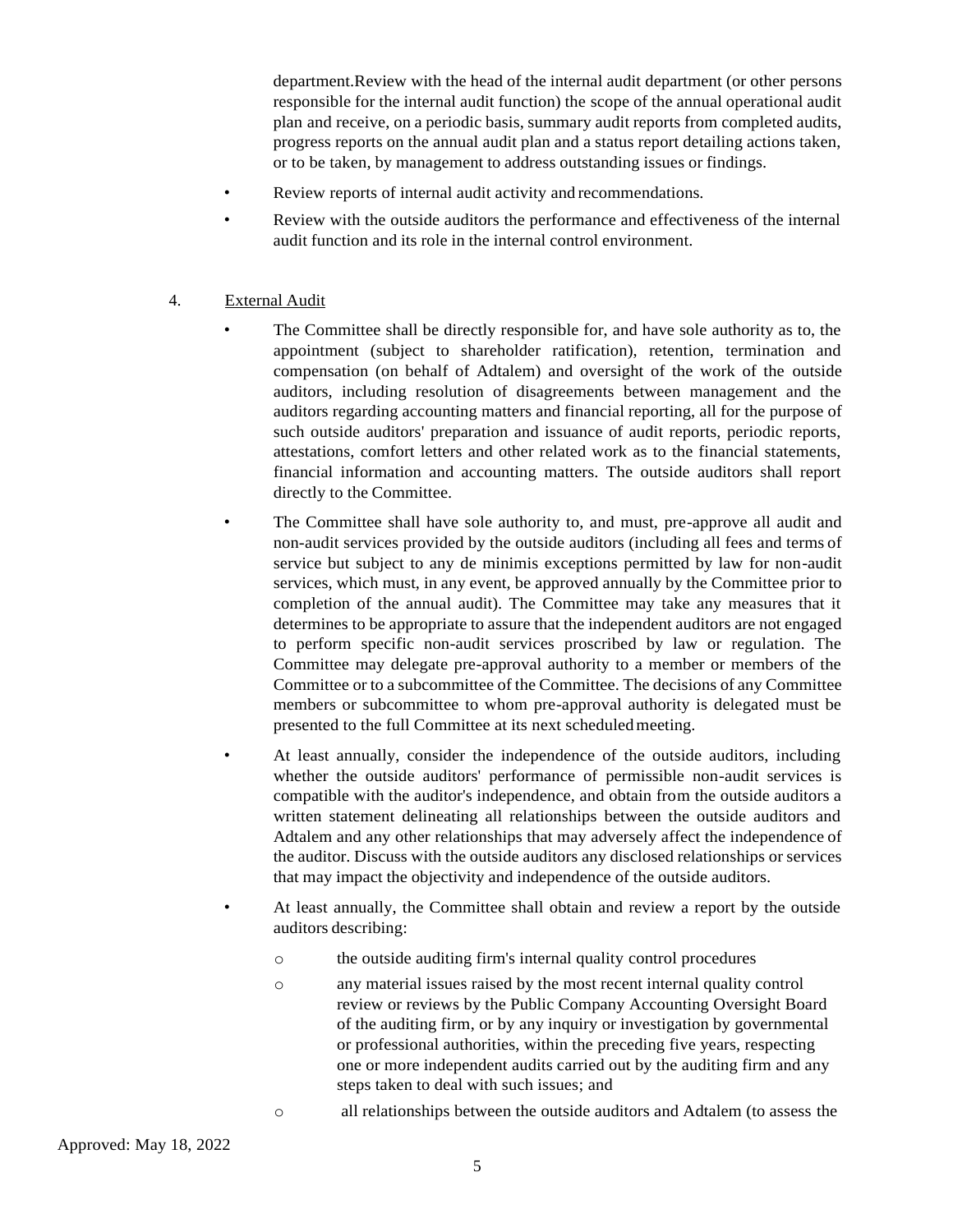auditor's independence).

- Based upon the foregoing two paragraphs, the outside auditor's work throughout the year, and any other relevant factors, evaluate the performance of the outside auditors in the fulfillment of their role, including a review and evaluation of the lead partner of outside auditors. In making its evaluation, the Committee shall take into account the opinions of management and the head of Adtalem's internal audit department (or other persons responsible for the internal audit function).
- Ensure the rotation of the lead and concurring audit partners required under Section 203 of Sarbanes-Oxley and applicable SEC and NYSE rules. In addition, from time to time the Committee shall further consider whether there should be a regular rotation of the annual audit among independent outside auditors.
- Meet separately with the independent accountants to discuss any matters that the Committee or the outside auditors believe should be discussed privately, including any audit problems or difficulties and management's response.
- Review periodic communications required by external audit regulators between the outside auditors and the Audit Committee. The communication shall include the outside auditors' judgments about the quality and applicability of Adtalem's accounting principles, appropriateness of underlying estimates, and the effect of significant events, transactions and changes in accounting estimate applied to the financial reporting.
- Review with management and the outside auditors the scope and results of the annual audit, including any problems, difficulties or restrictions encountered during the audit, including any written communications between the outside auditors and management.
- Recommend to the Board whether the audited financial statements should be included in the annual report on Form10-K.
- Set, and recommend for Board approval, clear hiring policies for Adtalem as to employees or former employees of the outside auditors that meet legal requirements and NYSE rules.

# 5. Compliance

- Establish procedures for receipt, retention and handling of confidential and anonymous submission by employees or others relating to controls, accounting or auditing matters and any other matters as might materially affect Adtalem.
- Discuss with management, the head of the internal audit department (or other persons responsible for the internal audit function) and the outside auditors Adtalem's adherence to legal, regulatory and ethics compliance programs, including its Code, and the steps management has taken to require and monitor such adherence by Adtalem employees and agents.
- Review and discuss with the Chief Financial Officer, Chief Information Officer, General Counsel and other persons responsible for monitoring compliance with the Code, Adtalem's annual reports on the Code, including investigations, if any, and corrective measures taken in response to Reports received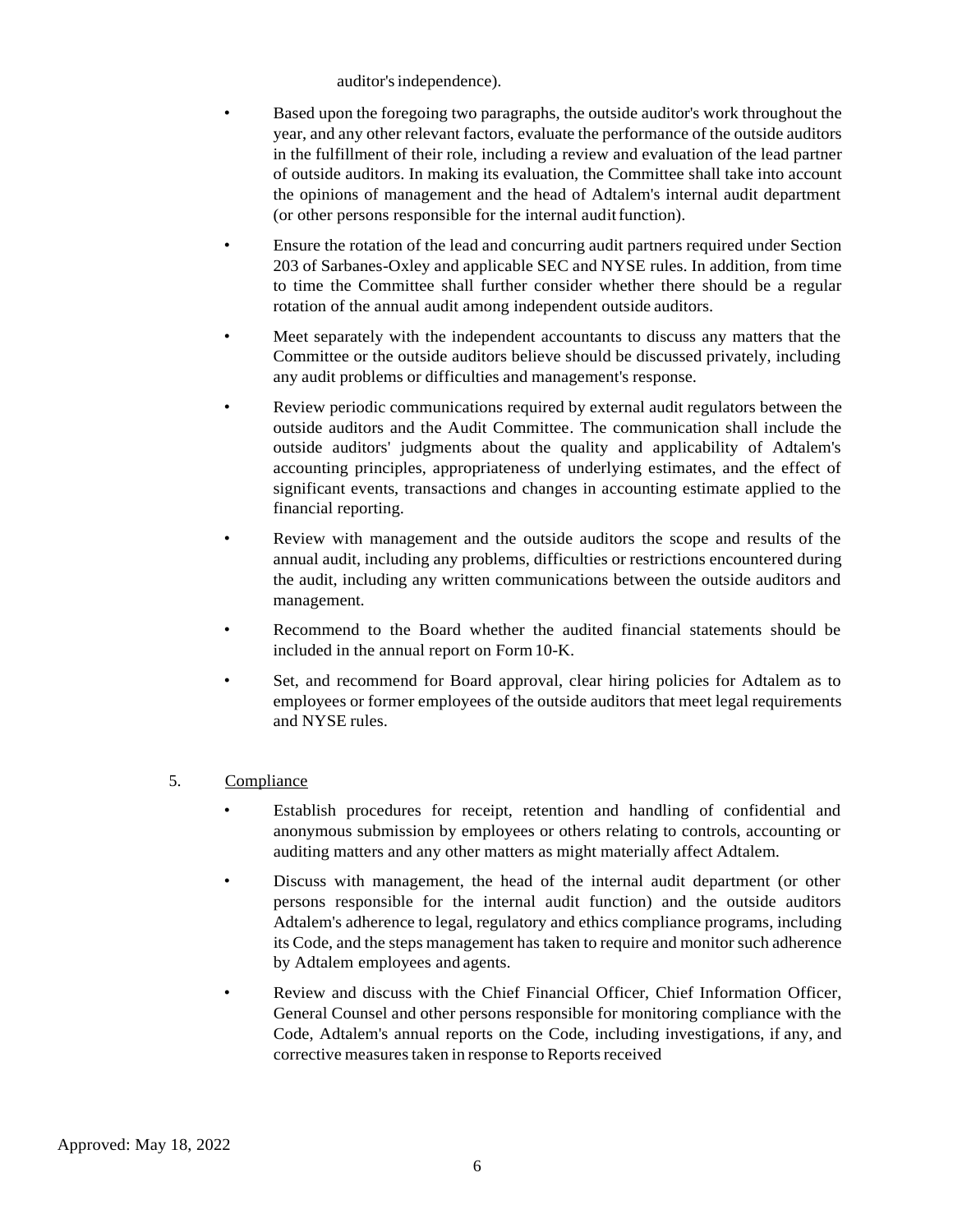by Adtalem. Review and discuss with such persons, at least annually, the procedures for reviewing, granting and, to the extent required by law, regulation or NYSE rules, promptly disclosing any waivers of the Code for directors and executive officers.

- Review with Adtalem's General Counsel legal matters that may have a material impact, either qualitatively or quantitatively, on Adtalem's financial statements, Adtalem's compliance policies and any material reports or inquiries received from regulators or governmental agencies.
- Review and discuss the status of compliance with accounting, legal, regulatory, tax and other developments of major significance to Adtalem.
- Obtain assurances from the outside auditor that Section 10A of the Securities Exchange Act of 1934 has not been implicated.
- Ensure that the Code is distributed annually to all Adtalem employees, Directors and others covered by its contents.

#### 6. Finance Oversight

Review and provide guidance to the Board and management about:

- Cash flow, dividends, share repurchases and investments;
- Working capital and cash flow management;
- Adjustments to capital structure;
- Debt issuances;
- Financial strategies;
- Interest rate, foreign exchange, and investment risk;
- The financial aspects of insurance and risk management;
- Risks and exposures related to Adtalem's capital structure and debt; and
- Other transactions or financial issues that management desires to be reviewed by the Committee.
- 7. Other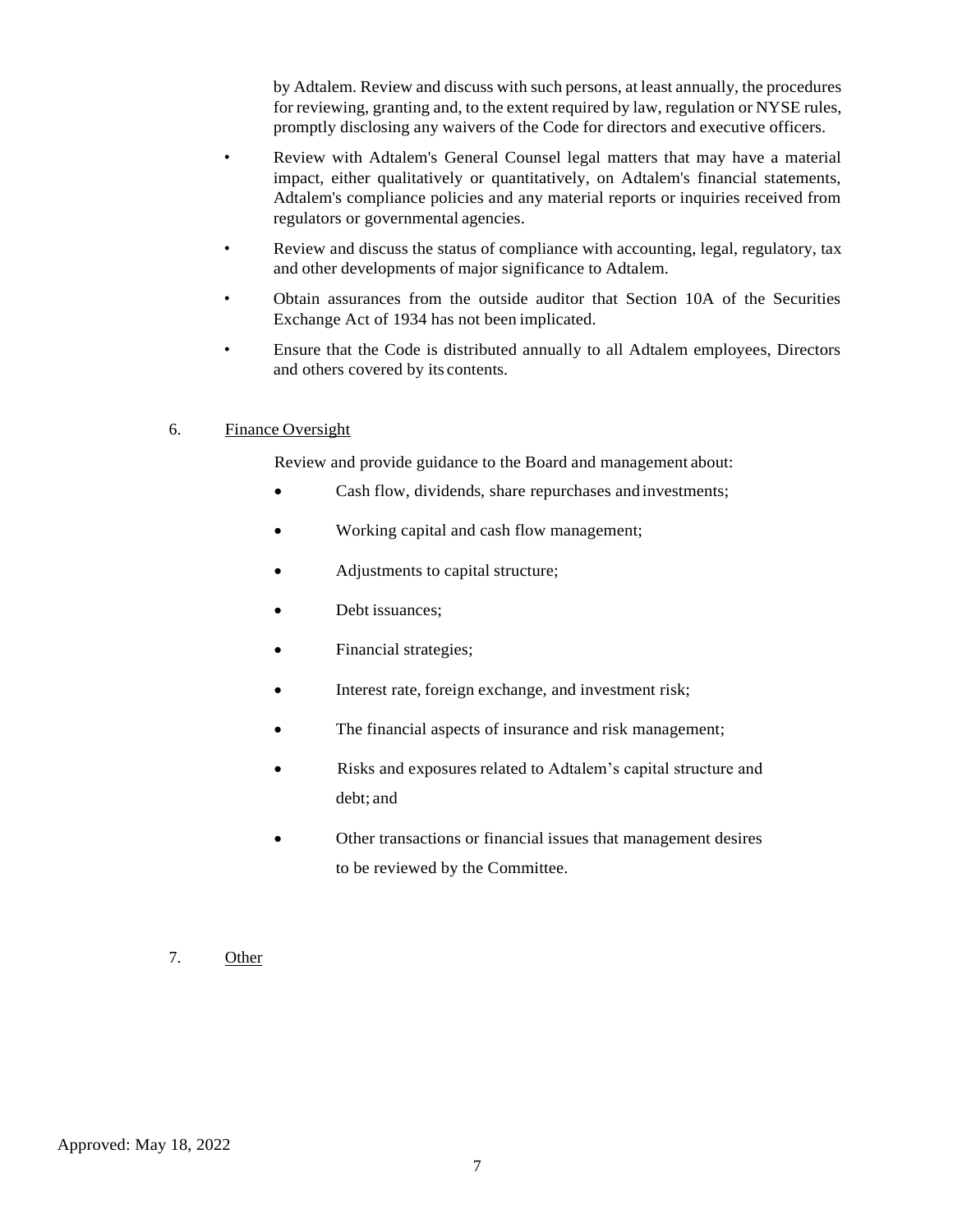- Review and reassess this Charter of the Committee on an annual basis, or more frequently as appropriate, and recommend required changesto the Board.
- Maintain minutes and records of all meetings and activities of the Committee.
- Have included in Adtalem's annual proxy relating to meetings of shareholders, all reports and information as may be required by SEC or otherregulations.
- Perform an annual self-assessment evaluation of the Committee's performance.
- Require each of its members to certify annually that such person meets the independence requirements prescribed by law and/or stock exchange rules, including that such person has received no compensation from Adtalem other than director and Board committee fees.
- Perform any other activities and special reviews consistent with the Charter, the By-laws and governing law as the Committee or the Board deems necessary or appropriate.

# **V. Committee Operations**

- **Meeting Schedule**. The Committee shall approve its schedule of meetings and shall meet as least four times a year, or more frequently as circumstances dictate at the discretion of the Chair of the Committee. The Committee may meet in person or by telephone conference call, and may act by unanimous written consent.
- **Agenda and Materials**. The Chair of the Committee shall establish an agenda for each meeting, and any other member may suggest items for the Committee's consideration. Briefing materials shall typically be provided to the Committee a week in advance of a meeting.
- **Attendance at Meetings**. The Committee may ask representatives of Adtalem management and/or others to attend Committee meetings and to provide pertinent information as appropriate. All outside Directors who are not Committee members shall be invited to attend Committee meetings, provided that such non-Committee members may not vote on any actions considered by theCommittee.
- **Executive Sessions**. The Committee shall periodically meet separately in executive session with each of management, the head of the internal audit department (or other personnel responsible for the internal audit function) and the outside auditors.
- **Voting**. A majority of the Committee members shall constitute a quorum. Each Committee member shall have one vote, and actions at meetings may be approved by a majority of the members present.
- **Delegation**. Except as otherwise prohibited by law, Adtalem's Certificate of Incorporation or Adtalem's By-laws, the Committee may delegate its responsibilities to subcommittees or individuals, including members of management.

# **VI. Meetings with the Board**

The Chair of the Committee (or the Chair's designee) shall report to the full Board on the Committee's actions at each regularly scheduled Board meeting, or such additional times as the Board deems appropriate, to discuss the status of its work. The Committee will provide the Board with a report of its activities following each meeting of the Committee at the next regularly scheduled meeting of the Board, or sooner depending on the circumstances. The Committee shall review with the Board any issues that arise